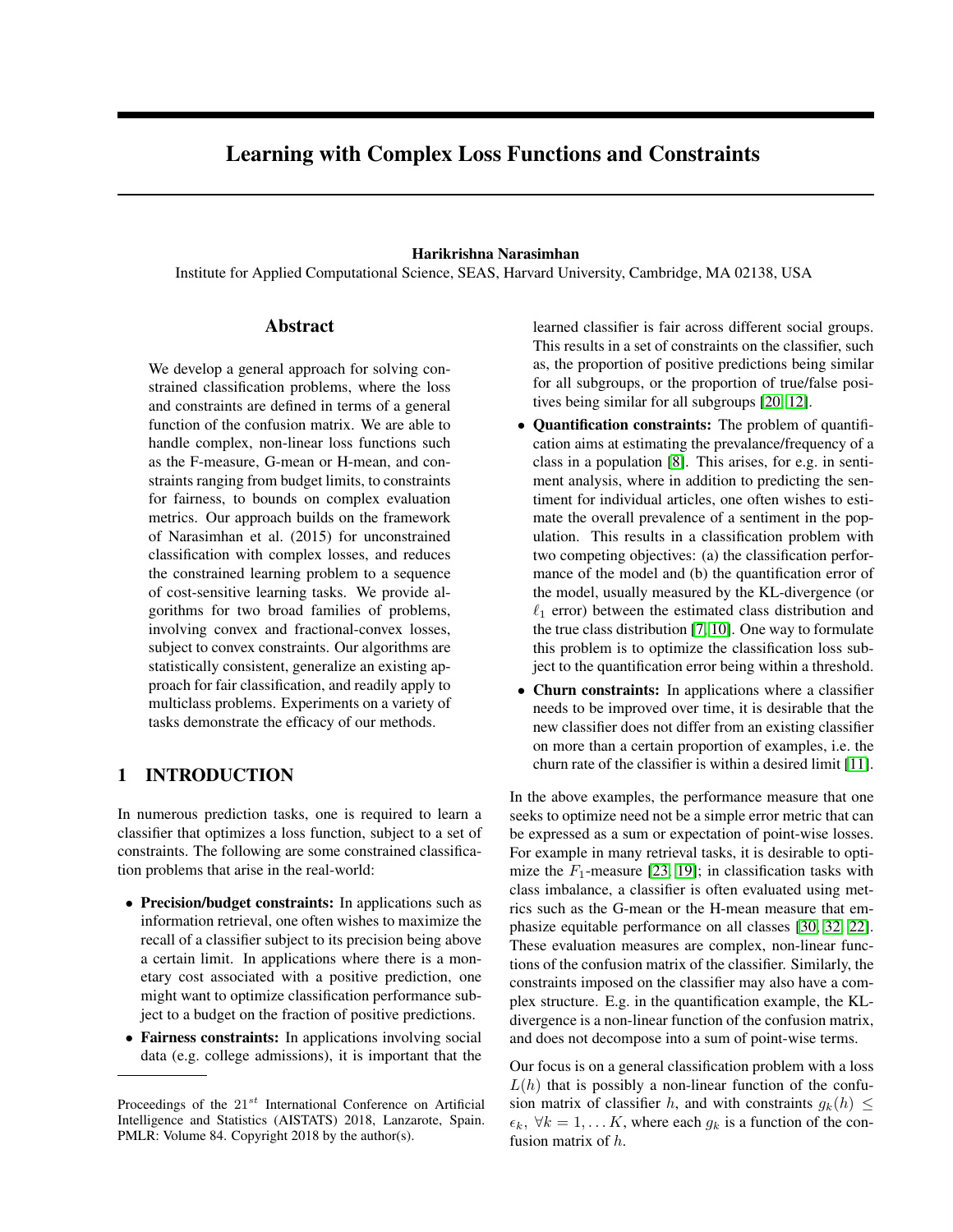Previous approaches for constrained classification handle a simpler version of the above problem where the loss and constraint functions are linear in the confusion matrix [\[11,](#page-8-5) [1\]](#page-8-11). Much of these works have focused on learning classifiers under constraints for fairness [\[12,](#page-8-1) [20\]](#page-8-0). A common approach here is to either introduce a regularization term that penalizes violations in constraints, or to formulate an unconstrained weighted version of the problem, and replace the non-continuous portions of the objective and constraints with continuous surrogate functions [\[15,](#page-8-12) [3,](#page-8-13) [33,](#page-8-14) [4\]](#page-8-15). These approaches are tailored to specific fairness metrics, and do not generalize to problems where the loss or constraint functions are complex and non-decomposable.

In a recent work that departs from the surrogate/regularization route, Agarwal et al. [\[1\]](#page-8-11) point out that for two popular fairness metrics, the fairness-constrained classification problem can be reduced to cost-sensitive classification tasks. However, their approach does not apply to general, non-linear losses and constraints.

In this paper, we develop a generic approach for constrained classification that enjoys several advantages. Firstly, our approach applies to a broad family of complex loss functions and constraints used widely in practice. Secondly, our approach does not use convex relaxations, and instead proceeds by formulating a sequence of cost-sensitive learning problems. Thirdly, the algorithms developed come with provable consistency guarantees. Finally, our approach readily applies to multiclass classification settings, with running time polynomial in the number of classes. This is in contrast to common learning algorithms for unconstrained complex losses (e.g. SVMPerf [\[14\]](#page-8-16)), which are intractable for large multiclass problems.

Our approach builds on the framework of Narasimhan et al. (2015) for unconstrained problems with complex loss functions [\[27\]](#page-8-17). The key idea is to formulate the problem of constrained classification as an optimization problem over the space of confusion matrices, and to employ optimization solvers that operate through a sequence of linear minimization steps. The individual steps reduce to costsensitive classification problems, with the final classifier being a randomized classifier that combines multiple plugin classifiers (e.g. cost-weighted logistic regression).

We provide algorithms for two families of constrained classification problems that cover all the examples seen above: (a) loss functions that are convex functions of the confusion matrix (e.g. G-mean or H-mean used in class-imbalanced problems), under constraint functions that are convex in the confusion matrix; and (b) loss functions that are fractionalconvex functions of the confusion matrix (e.g.  $F_1$  measure in text retrieval), under convex constraint functions.

The proposed algorithms are *statistically consistent*, i.e. converge in the large sample limit to the optimal loss and to zero constraint violation. As a byproduct of our results, we provide consistent algorithms for classification under constraints for fairness. To the best of our knowledge, this is the first such result in the fair classification literature.

Related Work. The last few years has seen much work on algorithms and theory for complex loss functions. These include the SVMPerf method [\[14\]](#page-8-16), plug-in classifiers [\[28,](#page-8-18) [21\]](#page-8-19), and online optimization methods for nondecomposable losses [\[18,](#page-8-20) [17,](#page-8-21) [26,](#page-8-22) [29,](#page-8-23) [16\]](#page-8-24). None of these methods however apply to settings with constraints. Some recent results in the fairness literature characterize the form of the optimal classifier for different fairness metrics, but again consider only linear losses [\[12,](#page-8-1) [6,](#page-8-25) [25\]](#page-8-26). The most general work that we are aware of on constrained classification is that of Goh et al. (2016) [\[11\]](#page-8-5), who provide a surrogatestyle approach for optimizing linear losses with linear constraints. Their approach requires solving a non-convex optimization problem, and does not extend to complex losses. The work closest to ours is [\[1\]](#page-8-11), who provide a cost-sensitive reduction scheme for optimizing linear losses under two fairness criteria: demographic parity and equal odds. Both these criteria essentially reduce to linear constraints on the confusion matrix. Our approach can be seen as a generalization of their scheme to non-linear losses and constraints, while additionally enjoying consistency guarantees.

# 2 PRELIMINARIES

*Notations:* We denote  $[n] = \{1, \ldots, n\}$ , the *n*-dimensional probability simplex  $\Delta_n = \{p \in [0,1]^n \mid \sum_{i=1}^n p_i = 1\},\$ and the set of non-negative real numbers by  $\mathbb{R}_+$ .

We consider a general multiclass classification problem with an instance space X and output space  $\mathcal{Y} = \{1, \ldots, n\}.$ Let  $D$  denote a probability distribution over the instances and labels  $\mathcal{X} \times [n]$ , and  $\eta_y(x) = \mathbf{P}(Y = y | X = x)$  denote the conditional class probability. Let  $\pi_y = P(Y = y)$ We will work with randomized classifiers  $h : \mathcal{X} \rightarrow \Delta_n$ that map instances  $x \in \mathcal{X}$  to a distribution over labels  $h(x) \in \Delta_n$ . Let H be the space of all randomized classifiers. We measure the performance of a classifier w.r.t. distribution D using a loss function  $L : \mathcal{H} \rightarrow \mathbb{R}_+$  that associates a non-negative value  $L(h; D) \in \mathbb{R}_+$  to each classifier  $h \in \mathcal{H}$  (with lower values indicating better performance). We also require a classifier to satisfy a set of K inequality constraint  $g_k(h; D) \leq \epsilon_k, k \in [K]$ , where each  $g_k$  :  $\mathcal{H}\rightarrow\mathbb{R}$  associates a real value to each classifier and  $\epsilon_k \in \mathbb{R}$  is a threshold. Given a finite sample  $S = \{(x_1, y_1), \ldots, (x_m, y_m)\}\)$  drawn i.i.d. from D, our goal is to solve the following optimization problem:

<span id="page-1-0"></span>
$$
\inf_{h \in \mathcal{H}} L(h; D) \quad \text{s.t.} \quad g_k(h; D) \le \epsilon_k, \ \forall k \in [K]. \tag{OP1}
$$

We assume that there exists a classifier  $h^*$  that achieves the optimal objective value in [\(OP1\)](#page-1-0) and satisfies all the constraints, and henceforth replace 'inf' with 'min'.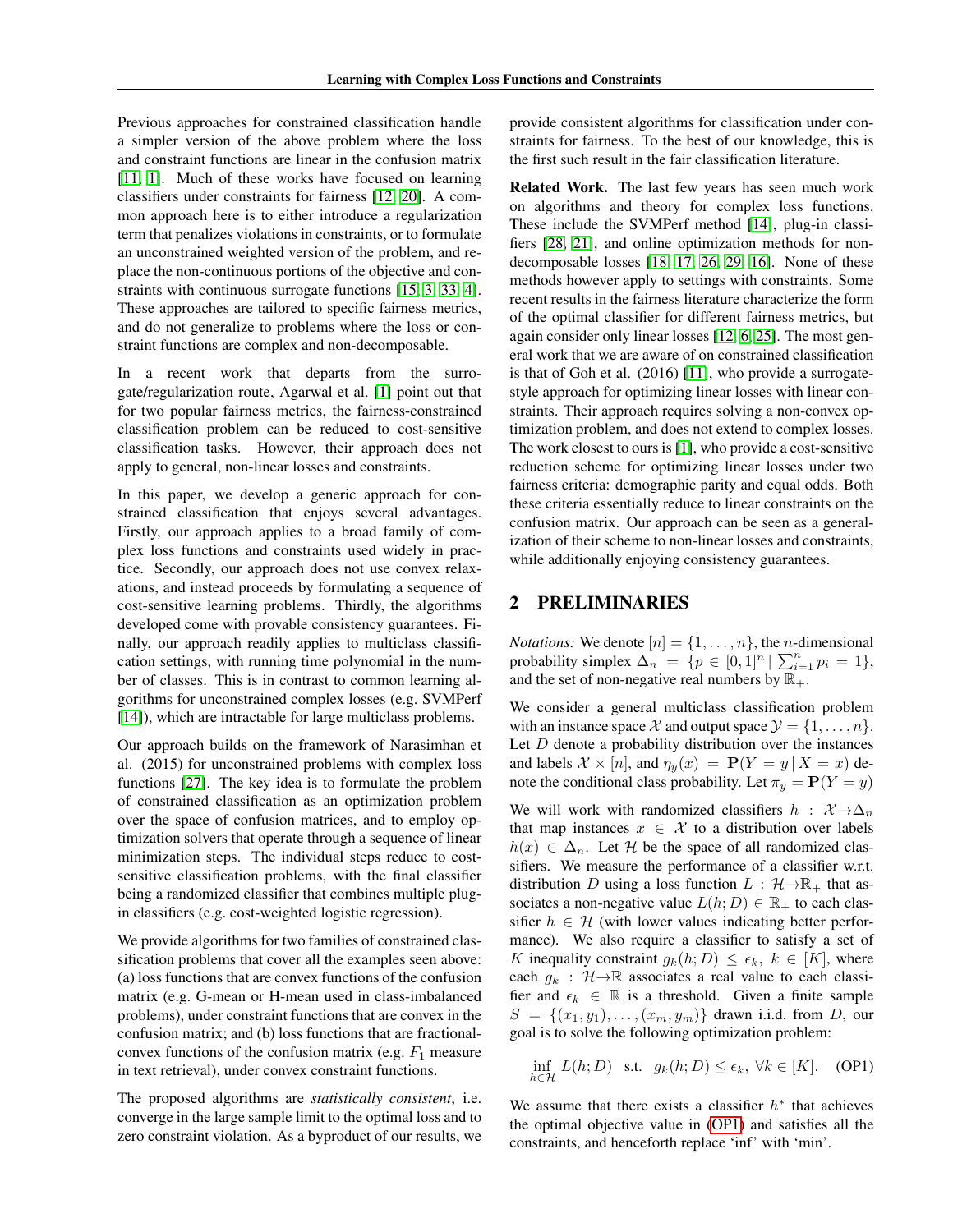<span id="page-2-0"></span>

| or binary settings, the label space is $\{0, 1\}$ . |                                                                               | Constraint                | $\phi(C)$                                                                             |  |  |
|-----------------------------------------------------|-------------------------------------------------------------------------------|---------------------------|---------------------------------------------------------------------------------------|--|--|
| Loss                                                | $\psi(C)$                                                                     |                           |                                                                                       |  |  |
|                                                     |                                                                               | (Binary) Demographic      | $\max_{a \in [M]}  (C_{01}^a + C_{11}^a) $                                            |  |  |
| (Binary) $F_1$                                      | $1 - \frac{2C_{11}}{2C_{11} + C_{01} + C_{10}}$                               | Parity                    | $-\frac{1}{M}\sum_{a=1}^{M}(C_{01}^a+C_{11}^a)$                                       |  |  |
| G-mean                                              | $1-\left(\prod_{i=1}^n\frac{C_{ii}}{\pi_i}\right)^{1/n}$                      | (Binary) Equal Odds       | $\max_{a \in [M]}  C_{y1}^a - \frac{1}{M} \sum_{a=1}^M C_{y1}^a $                     |  |  |
| H-mean                                              | $1 - n \left( \sum_{i=1}^n \frac{\pi_i}{C_{ii}} \right)^{-1}$                 | for $y \in \{0, 1\}$      |                                                                                       |  |  |
|                                                     |                                                                               | (Binary) Coverage         | $C_{01} + C_{11}$                                                                     |  |  |
| Q-mean                                              | $\sqrt{\frac{1}{n}\sum_{i=1}^n \left(1-\frac{C_{ii}}{\pi_i}\right)^2}$        | Normalized Absolute Error | $\frac{1}{2(1-\min_y \pi_y)} \sum_{i=1}^n \left  \pi_i - \sum_{j=1}^n C_{ji} \right $ |  |  |
| Micro $F_1$                                         | $1-\frac{2\sum_{i=2}^{n}C_{ii}}{2-\sum_{i=1}^{n}C_{1i}-\sum_{i=1}^{n}C_{i1}}$ | <b>KLD</b> Error          | $\sum_{i=1}^n \pi_i \log \left( \frac{\pi_i}{\sum_{i=1}^n C_{ji}} \right)$            |  |  |
| Min-max                                             | $\max_{i \in [n]} (1 - \frac{C_{ii}}{\pi_i})$                                 | Churn rate                | $\sum_{i\neq j} C'_{i,j}$                                                             |  |  |

Table 1: Examples of complex loss functions. For binary settings, the label space is  $\{0, 1\}$ .

We denote the confusion matrix for classifier h as  $C^{D}[h] \in$  $[0, 1]^{n \times n}$ , where each  $C_{ij}^D[h] = \mathbf{P}(Y = i, h(X) = j)$ . Here the probability is over both the draw of  $(X, Y)$  from D and the randomness in h, with  $h(X) = j$  denoting the event that h predicts  $i$  on X. We will be interested in loss functions L and constraint functions  $q_k$ that can be expressed as general functions of the confusion matrix of the classifier, i.e.  $L(h;D) = \psi(C^D[h])$  and  $g(h;D) = \phi_k(C^D[h])$  for some  $\psi : [0,1]^{n \times n} \rightarrow [0,R],$  $\phi_k : [0,1]^{n \times n} \to [0,R], k \in \{1, \ldots, K\}$  and  $R > 0$ .

Examples of loss functions of the above form include linear functions of the confusion matrix such as the classification error  $\psi(C) = \sum_{i \neq j} C_{ij}$ , and the cost-sensitive classification error  $\psi(C) = \sum_{i,j} W_{ij} C_{ij}$  with costs  $W_{ij} \in$  $\mathbb{R}_+$ ,  $\forall i, j \in [n]$ . Our primary focus is on loss functions that are complex non-linear functions of the confusion matrix, examples of which are provided in Table [1.](#page-2-0) These include convex functions of the confusion matrix such as the G-mean, H-mean, and Q-mean losses popularly used in class-imbalanced classification problems [\[22,](#page-8-10) [30,](#page-8-8) [32\]](#page-8-9), as well as, fractional-convex losses such as the  $F_1$ -measure or its multiclass variants popular in information retrieval [\[23\]](#page-8-6). See [\[16\]](#page-8-24) for more examples of losses of the above form.

The following are examples of constraints on a classifier:

Example 1 (Budget/coverage constraint). *The simplest constraint on a binary classifier is that the proportion of positive predictions by the classifier*  $C_{01} + C_{11}$  *is within a budget*  $\epsilon \in (0,1)$ *.* 

Example 2 (Fairness constraints). *Consider a scenario where there is an additional protected attribute*  $A \in [M]$ *associated with each instance, and one needs to ensure that the learned classifier is fair for all values of the protected attribute. For example, in a credit risk assessment task, the protected attribute could be the race of an individual; when using a classifier to aid in college admission decisions, the protected attribute could be the gender of the applicant. Here* D *is a distribution over instances, labels, and values* of A. Let  $D_a$  denote the distribution of  $(X, Y)$  conditioned *on*  $A = a$  *and*  $C^a \in [0,1]^{n \times n}$  *denote the confusion ma-*

*trix of a classifier w.r.t.* Da*. The following are two popular notions of fairness for binary classification [\[20,](#page-8-0) [12\]](#page-8-1):*

<span id="page-2-1"></span>Table 2: Examples of (convex) constraint functions.

Demographic parity*: A classifier is fair if the probability of positive prediction conditioned on the protected attribute* A *is the same for all values of A. For a small*  $\epsilon \in (0,1)$ *, a relaxed version of this constraint requires that*  $\forall a \in [M]:$  $\left| (C_{01}^a + C_{11}^a) - \frac{1}{M} \sum_{a=1}^M (C_{01}^a + C_{11}^a) \right| \le \epsilon$  [\[1\]](#page-8-11).

Equalized odds*: A classifier is fair if the true/false positive rate of the classifier conditioned on the protected attribute* A *is the same for all values of* A*. A relaxed version of this constraint requires that for each*  $a \in [M]$  *and*  $y \in \{0, 1\}$ *:*  $\left| C_{y,1}^a - \frac{1}{M} \sum_{a=1}^M C_{y,1}^a \right| \leq \epsilon$ , for a small  $\epsilon \in (0,1)$  [\[1\]](#page-8-11).

Example 3 (Quantification constraints). *One version of the quantification problem seeks to learn a model that optimizes a classification loss* L *subject to the KLdivergence or absolute error between true class distribution*  $(\pi_1, \ldots, \pi_n)$  *and the predicted class distribution*  $\left(\sum_i C_{i1}, \ldots, \sum_i C_{in}\right)$  *being within a limit*  $\epsilon > 0$ *.* 

Example 4 (Churn constraints). *Suppose there is an exist*ing, deployed classifier  $h': \mathcal{X} {\rightarrow} \Delta_n$ , and we wish to learn a *new classifier* h *that optimizes a loss* L *subject to the churn rate (the probability of disagreement with* h 0 *) being within a* threshold  $\epsilon \in (0,1)$ , i.e.  $\mathbf{P}_X(h(X) \neq h'(X)) \leq \epsilon$ . Denoting  $C'_{ij} = \mathbf{P}_X(h(X) \neq h'(X)), \forall i, j$ , this constraint *can be equivalent written as*  $\sum_{i \neq j} C'_{ij} \leq \epsilon$ .

Before proceeding to algorithms for solving [\(OP1\)](#page-1-0), we define the *empirical* confusion matrix for a classifier h on sample S as  $conf(h, S) \in [0, 1]^{n \times n}$ , where  $[\text{conf}(h, S)]_{ij} = \frac{1}{m} \sum_{k=1}^{m} \mathbf{1}(y_k = i, h(x_k) = j).$  We define the regret of a learning algorithm that takes sample  $S \sim D^m$  and outputs classifier  $h_m$ , as the difference between the loss of  $h_m$  and that of an optimal classifier  $h^*$  to [\(OP1\)](#page-1-0):  $L(h_m) - L(h^*)$ . We say the algorithm is *statistically consistent* if it converges in the large sample limit to the optimal loss and to zero constraint violation, i.e. for any  $\nu > 0$ , as  $m \to \infty$ ,  $\mathbf{P}_{S \sim D^m} (L(h_m) - L(h^*) > \nu) \to 0$  and  $\mathbf{P}_{S\sim D^{m}}(g_{k}(h_{m}) - \epsilon_{k} > \nu) \rightarrow 0, \forall k \in [K].$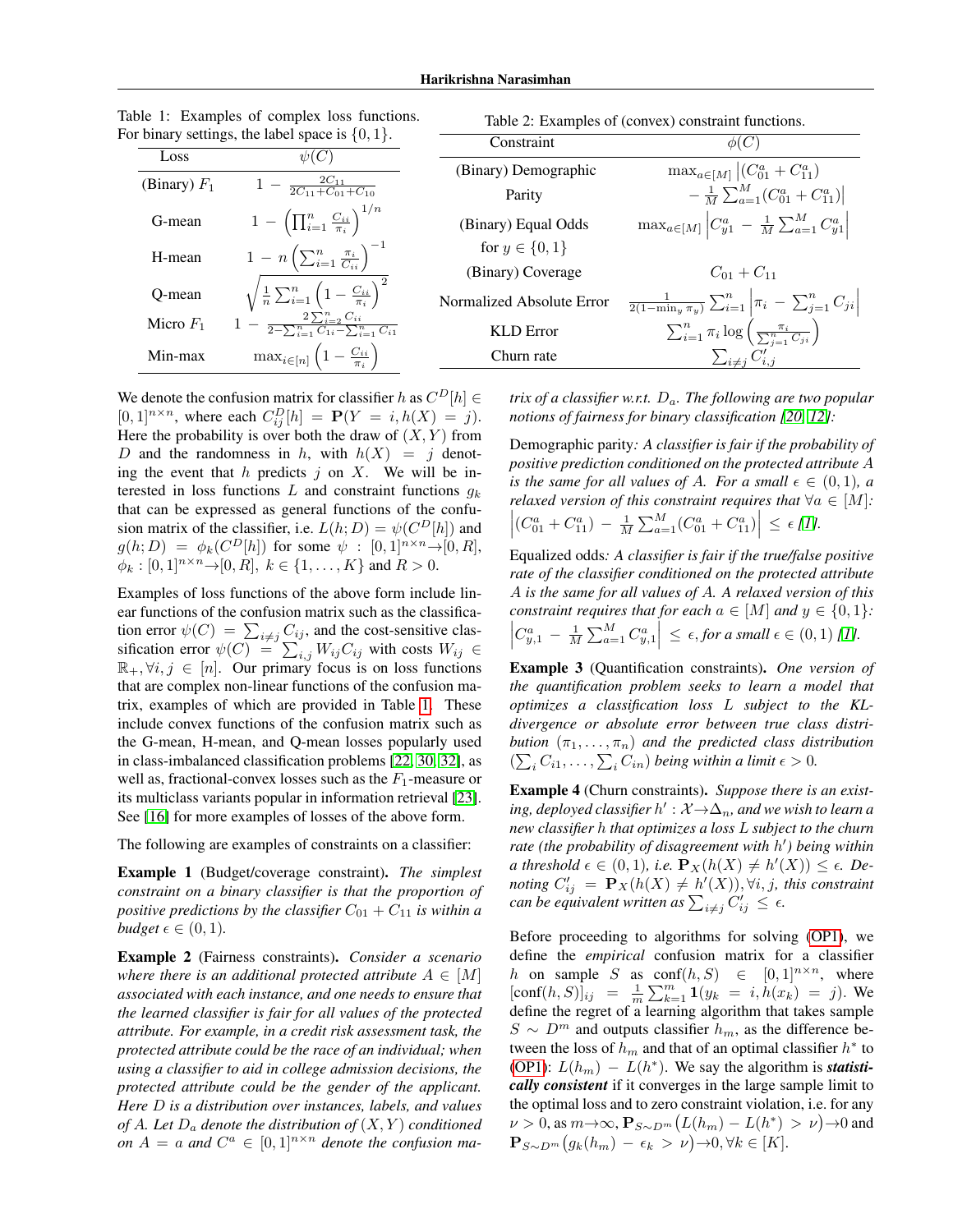# 3 ALGORITHMS

In this section, we describe a general framework for solving [\(OP1\)](#page-1-0) by building on top of the ideas in Narasimhan et al. (2015) [\[27\]](#page-8-17). We first define the set of all confusion matrices that can be generated by some randomized classifier:

$$
\mathcal{C}_D = \{C^D[h] \, | \, h \in \mathcal{H}\}.
$$

The set  $\mathcal{C}_D$  is convex as for any  $C^D[h_1], C^D[h_2] \in \mathcal{C}_D$ and  $\alpha \in (0,1)$ ,  $\alpha C^{D}[h_1] + (1-\alpha)C^{D}[h_2] \in \mathcal{C}_D$ . This confusion matrix is achieved by a classifier that predicts for any x,  $h_1(x)$  with probability  $\alpha$  and  $h_2(x)$  with probability  $1 - \alpha$ . The classification problem in [\(OP1\)](#page-1-0) can then be viewed as a constrained optimization problem over  $\mathcal{C}_D$ :

$$
\min_{C \in \mathcal{C}_D} \psi(C) \quad \text{s.t.} \quad \phi_k(C) \le \epsilon_k \ \forall k \in [K] \tag{OP2}
$$

If  $\psi$  is linear, i.e.  $\psi(C) = \sum_{i,j} W_{ij} C_{ij}$  for some  $W \in$  $\mathbb{R}^{n \times n}$ , and there are no constraints, the above problem reduces to a simple cost-sensitive learning problem with cost matrix W. This can be solved, for example, using a standard plug-in approach. Here we obtain an estimator  $\hat{\eta} : \mathcal{X} \rightarrow \Delta_n$  for the conditional class probability  $\eta$  using an algorithm like logistic regression, and construct the Bayes optimal classifier for the cost matrix  $W$  from the estimated class probabilities:  $h(x) = \operatorname{argmin}_{j \in [n]} \sum_{i=1}^n \widehat{\eta}_i(x) W_{ij}$ .

When  $\psi$  is non-linear, we can consider applying an optimization solver to [\(OP2\)](#page-3-0) that proceeds by optimizing linear approximations to  $\psi$ , so that each subproblem can be solved using a cost-sensitive learner. This is the approach taken by [\[27\]](#page-8-17) for unconstrained convex losses  $\psi$ , where they apply the Frank-Wolfe method [\[13\]](#page-8-27) to solve [\(OP2\)](#page-3-0) and formulate a sequence of cost-sensitive learning tasks. They also handle the case where  $\psi$  is an (unconstrained) ratio of linear functions of  $C$  using the bisection method [\[5\]](#page-8-28).

Below, we extend the work of [\[27\]](#page-8-17) to optimize convex and fractional-convex losses under constraint functions  $\phi_1, \ldots, \phi_k$  that are convex in C. The classifier learned is a randomized combination of multiple plug-in classifiers (e.g. cost-weighted logistic regression classifiers).

#### 3.1 Convex Losses with Constraints

We start with the case where  $\psi$  is convex over  $\mathcal{C}_D$ . Introducing Lagrange multipliers  $\lambda = [\lambda_1, \dots, \lambda_K] \in \mathbb{R}_+^K$  for the constraints, we formulate the Lagrangian for [\(OP2\)](#page-3-0):

$$
\mathcal{L}(C,\lambda) = \psi(C) + \sum_{k=1}^{K} \lambda_k (\phi_k(C) - \epsilon_k)
$$
 (1)

and the optimization problem in [\(OP2\)](#page-3-0) is equivalent to:

<span id="page-3-4"></span>
$$
\max_{\lambda \ge 0} \min_{C \in \mathcal{C}_D} \mathcal{L}(C, \lambda),\tag{OP3}
$$

where notice that  $\mathcal L$  is convex over  $\mathcal C_D$  and linear in  $\lambda$ .

[\(OP3\)](#page-3-1) can be seen as a maximization of a concave objective function  $F(\lambda) = \min_{C \in \mathcal{C}_D} \mathcal{L}(C, \lambda)$  in  $\lambda$ . We can now apply a gradient ascent procedure to maximize F over  $\lambda$ . This

<span id="page-3-2"></span>Algorithm 1 COCO: Algorithm for Convex losses with Convex Constraints

1: Input: 
$$
\psi, \phi_1, \ldots, \phi_K : [0, 1]^{n \times n} \to \mathbb{R}_+
$$

 $S = ((x_1, y_1), \ldots, (x_m, y_m))$ 

2: Initialize:  $\lambda^0 = 0^K$ ,  $\eta_0 > 0$ 

- 3: For  $t = 1$  to  $T$  do
- 4:  $(\widehat{C}^t, \widehat{h}^t) = \texttt{FrankWolfe}(\psi, \phi_1, \dots, \phi_K, \lambda^{t-1}, S)$

5: 
$$
\lambda_k^t = \Pi_{[0,B]} \left( \lambda_k^{t-1} + \frac{\eta_0}{\sqrt{t}} (\phi_k(\widehat{C}^t) - \epsilon_k) \right), \ \forall k
$$

6: End For

7: **Output:** Classifier  $\bar{h}$  :  $\mathcal{X} \rightarrow \Delta_n$  that for any  $x \in \mathcal{X}$ outputs  $\widehat{h}^t(x)$  with probability  $\frac{1}{T}$ 

<span id="page-3-3"></span><span id="page-3-0"></span>

would involve computing the supergradient of  $G$  at a given  $\lambda$ , by performing the minimization over  $C \in \mathcal{C}_D$ , and evaluating the gradient  $\nabla_{\lambda} \mathcal{L}(C, \lambda)$  at the minimizer C. So all we need is a way to solve the inner minimization problem. Since this is an unconstrained convex minimization over  $\mathcal{C}_D$ , we can make use of the Frank-Wolfe based algorithm proposed in [\[27\]](#page-8-17) for unconstrained convex losses.

The overall algorithm, which we refer to as COCO, is shown in Algorithm [1.](#page-3-2) The algorithm maintains iterates  $\lambda^1, \ldots, \lambda^T \in \mathbb{R}_+^K$ . In each iteration t, the algorithm invokes the Frank-Wolfe method to find a confusion matrix  $\hat{C}^t$  that (approximately) minimizes  $\mathcal{L}(C, \lambda^{t-1})$ , and a classifier  $\hat{h}^t$  whose (empirical) confusion matrix evaluates to  $\hat{C}^t$ . This is followed by a gradient ascent update:  $\lambda^t$  =  $\Pi_{[0,B]^K}$   $\left(\lambda^t + \eta^t \nabla_{\lambda} \mathcal{L}(\widehat{C}^t, \lambda^{t-1})\right)$ , where  $\Pi_{\mathcal{A}}(\cdot)$ denotes the  $\ell_2$  projection onto set A, B is a parameter that we will set later, and  $\eta^t > 0$  is the step-size. The final solution after T iterations is given by  $\overline{C} = \frac{1}{T} \sum_{t=1}^{T} \overline{C}^t$ . classifier that achieves this confusion matrix  $\overrightarrow{h}$  is an equalweighted randomized combination of  $\hat{h}^1, \dots, \hat{h}^T$ .

<span id="page-3-1"></span>For completeness, we also outline the inner Frank-Wolfe (FW) method for a given  $\lambda$  (see Algorithm [2\)](#page-3-3). In each iteration r, the FW method maintains an iterate  $\Gamma^r$ , computes the gradient  $W = \nabla_C \mathcal{L}(\Gamma^{r-1}, \lambda)$ , and minimizes a linear approximation of  $\mathcal{L}(C,\lambda)$  at  $\Gamma^{r-1}$ :  $\min_{C \in \mathcal{C}_D} \sum_{i,j} W_{ij} C_{ij}$ (lines 5–6). This is equivalent to minimizing a costsensitive loss with cost matrix  $W$ . The minimizing classifier  $H<sup>r</sup>$  is used to compute the next iterate (line 7). The fi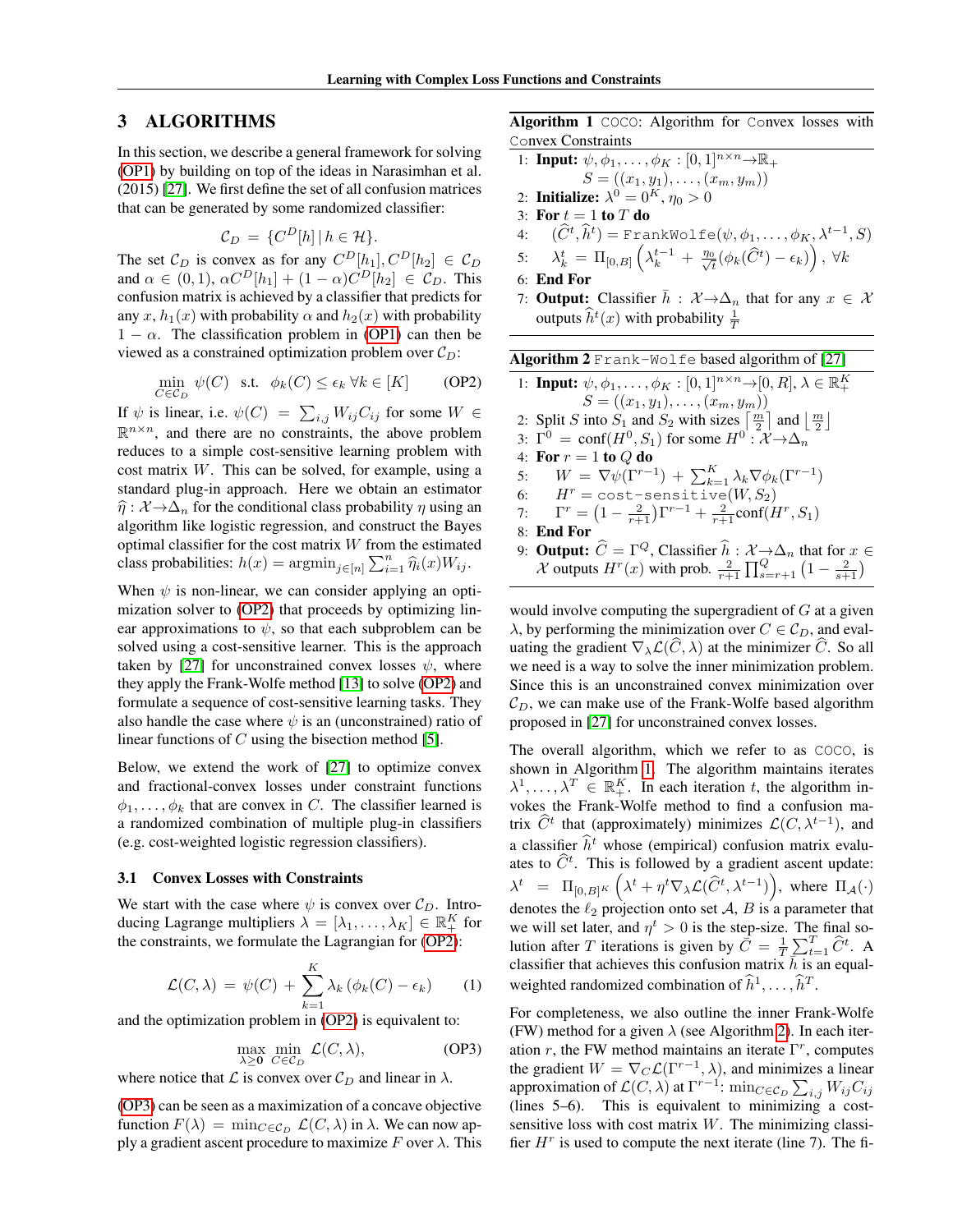<span id="page-4-0"></span>Algorithm 3 FRACO: Algorithm for Fractional Convex Losses with Convex Constraints

1: **Input:** 
$$
\psi(C) = \frac{f(C)}{f'(C)}
$$
 where  $f, f' : [0, 1]^{n \times n} \rightarrow [0, R]$  are  $f$  is convex and  $f'$  is concave in  $C$ \n2: **Initialize:**  $h^0 : \mathcal{X} \rightarrow [n], \alpha^0 = 0, \beta^0 = R$ \n3: **For**  $t = 1$  to  $T$  **do**\n4:  $\gamma^t = (\alpha^{t-1} + \beta^{t-1})/2$ \n5:  $(\hat{C}^t, \hat{h}) \leftarrow \text{COCO}(f - \gamma^t f', \phi_1, \ldots, \phi_K, S)$ \n6: **If**  $\psi(\hat{C}^t) \geq \gamma^t$  **then**  $\alpha^t = \gamma^t, \beta^t = \beta^{t-1}, h^t = h^{t-1}$ \n7: **else**  $\alpha^t = \alpha^{t-1}, \beta^t = \gamma^t, h^t = \hat{h}$ \n8: **End For**\n9: **Output:**  $\bar{h} = h^T : \mathcal{X} \rightarrow \Delta_n$ 

nal classifier is a randomized combination of  $H^1, \ldots, H^Q.$ Due to a technical requirement for our theoretical results (see Section [4\)](#page-5-0), we use separate samples for the learning step in line 6, and the evaluation steps in lines 3 and 7.

We perform cost-sensitive learning using the plugin approach mentioned previously, where we suitably weight a class probability estimator  $\hat{\eta}$  such as logistic regression. Note that  $\hat{\eta}$  needs to be learned only once and can be re-used in each invocation of the cost-sensitive learner

It is worth mentioning that the COCO method is a generalization of the fair classification technique of [\[1\]](#page-8-11) for linear losses and constraints. The authors similarly formulate a Lagrangian for the constrained classification problem and observe that for any assignment of the Lagrange multipliers, the inner minimization can be solved using a costsensitive learner. On the other hand, our approach handles general convex losses and constraints by nesting a gradient ascent procedure together with the Frank-Wolfe method, and additionally comes with consistency guarantees.

#### 3.2 Fractional-convex Losses with Constraints

The second family of constrained classification problems that we consider involves fractional-convex losses  $\psi(C)$  =  $f(C)$  $\frac{f(C)}{f'(C)}$ , where f is convex and f' is concave over  $\mathcal{C}_D$ . Examples include the  $F_1$  measure loss and the micro  $F_1$  measure loss shown in Table [1.](#page-2-0) In this case, we prescribe a variant of the Bisection method proposed in [\[27\]](#page-8-17) for unconstrained fractional-linear losses. This algorithm is based on the following simple observation: if  $C^*$  is an optimal solution to [\(OP2\)](#page-3-0), then checking whether  $\psi(C^*) \ge \gamma$  is equivalent to checking if the inequality  $f(C) - \gamma f'(C) \geq 0$  holds for all  $C \in \mathcal{C}_D$  that satisfy  $\phi_k(C) \leq \epsilon_k, \forall k \in [K]$ . Thus to solve [\(OP2\)](#page-3-0), it is enough to solve the following simpler optimization problem for different values of  $\gamma \in [0, R]$ , and pick the largest  $\gamma$  for which the objective value is non-negative:

$$
\min_{C \in \mathcal{C}_D} f(C) - \gamma f'(C) \text{ s.t. } \phi_k(C) \le \epsilon_k, \forall k \in [K]. \tag{2}
$$

Notice that this is a convex minimization problem over  $\mathcal{C}_D$ with convex constraint functions. One can therefore apply

the COCO algorithm described in the previous section to perform this optimization. The overall method, referred to as FRACO, is outlined in Algorithm [3.](#page-4-0) Rather than performing a linear search on  $\gamma$ , the algorithm performs a more efficient binary search: at each iteration  $t$ , the algorithm maintains an upper bound  $\beta^t \leq R$  and a lower bound  $\alpha^t \geq 0$  on  $\psi(C^*)$ , uses the COCO method to check if [\(2\)](#page-3-4) yields a nonnegative value for  $\gamma^t = (\alpha^t + \beta^t)/2$ , if true raises the lower bound to  $\alpha^t = \gamma^t$ , and if false, lowers the upper bound to  $\beta^t = \gamma^t$ . The algorithm outputs a classifier  $h^T$  with loss between  $\alpha^T$  and  $\beta^T$ , and which satisfies the constraints.

#### 3.3 Extension to Fairness Constraints

In the special case of fairness constraints, there is a protected attribute  $A \in [M]$  associated with each instance, and a classifier  $h : \mathcal{X} \times [M] \rightarrow \Delta_n$  maps a given instance and its protected attribute  $(x, a)$  to  $h(x, a) \in$  $\Delta_n$ . Recall that here D is a distribution over instances, labels and the values of  $A$ , and we will be interested in the conditional distributions  $D_1, \ldots, D_M$ , and the conditional class probabilities  $\eta_y(x, a) = \mathbf{P}(Y =$  $y | X = x, A = a$ ,  $\forall y \in [n]$ . The loss function takes the form  $L(h) = \psi(C^{D_1}[h], \dots, C^{D_M}[h])$  for some  $\psi$  :  $([0,1]^{n \times n})^M \rightarrow [0,R]$ , with constraint functions  $g_k(h) = \phi_k(C^{D_1}[h], \ldots, C^{D_M}[h])$  for some  $\phi_k$ :  $([0,1]^{n \times n})^M \rightarrow [0,R], \forall k \in [K]$ . We define the space of confusion matrices  $C_D = \{ (C^{D_1}[h], \ldots, C^{D_M}[h]) \, | \, h \in$  $H$ } and the optimization problem in [\(OP2\)](#page-3-0) becomes:

<span id="page-4-1"></span>
$$
\min_{(C^1, \dots, C^M) \in C_D} \psi(C^1, \dots, C^M) \tag{OP4}
$$
\ns.t.

\n
$$
\phi_k(C^1, \dots, C^M) \le \epsilon_k \quad \forall k \in [K]
$$

Given a sample  $S = \{(x_1, y_1, a_1), \ldots, (x_m, y_m, a_m)\}\$  of instances, labels and protected attribute values, the COCO and FRACO methods readily apply to this setting. We outline the variant of COCO for fairness constraints in Algorithm 4 in the appendix and highlight the changes below.

Firstly, in the place of confusion matrix  $\hat{C}^t$  maintained in each iteration, we will have a set of M confusion matrices  $\widehat{C}^{1,t}, \ldots \widehat{C}^{M,t}$ . Secondly, the Frank-Wolfe solver will maintain M iterates  $\Gamma^{1,r}, \ldots, \Gamma^{M,r}$  and M cost-matrices  $W^1, \ldots, W^M \in \mathbb{R}_+^{n \times n}$ , one for each protected group. Thirdly, the cost-sensitive learner in the algorithm takes M cost matrices  $W^1, \ldots, W^M$  as input and seeks to minimize the loss  $\sum_{a=1}^{M} \sum_{i,j} W_{ij}^a C_{ij}^a$ . The plug-in classifier that optimizes this loss uses an estimator  $\hat{\eta}$  : X  $\times$  $[M] \rightarrow \Delta_n$  for the conditional class probabilities, and takes the form:  $h(x, a) = \operatorname{argmin}_{j \in [n]} \sum_{i=1}^{n} \widehat{\eta}_i(x, a) W_{ij}^a$ .

We close by noting that all our methods apply to a general  $n$ -class problem, with run-time polynomial in  $n$ . In contrast, standard methods for complex losses such as SVM-Perf [\[14\]](#page-8-16) or plug-in methods [\[21\]](#page-8-19) do not extend tractably to multiclass problems as they need to perform a search over a parameter space of size exponential in  $n$ .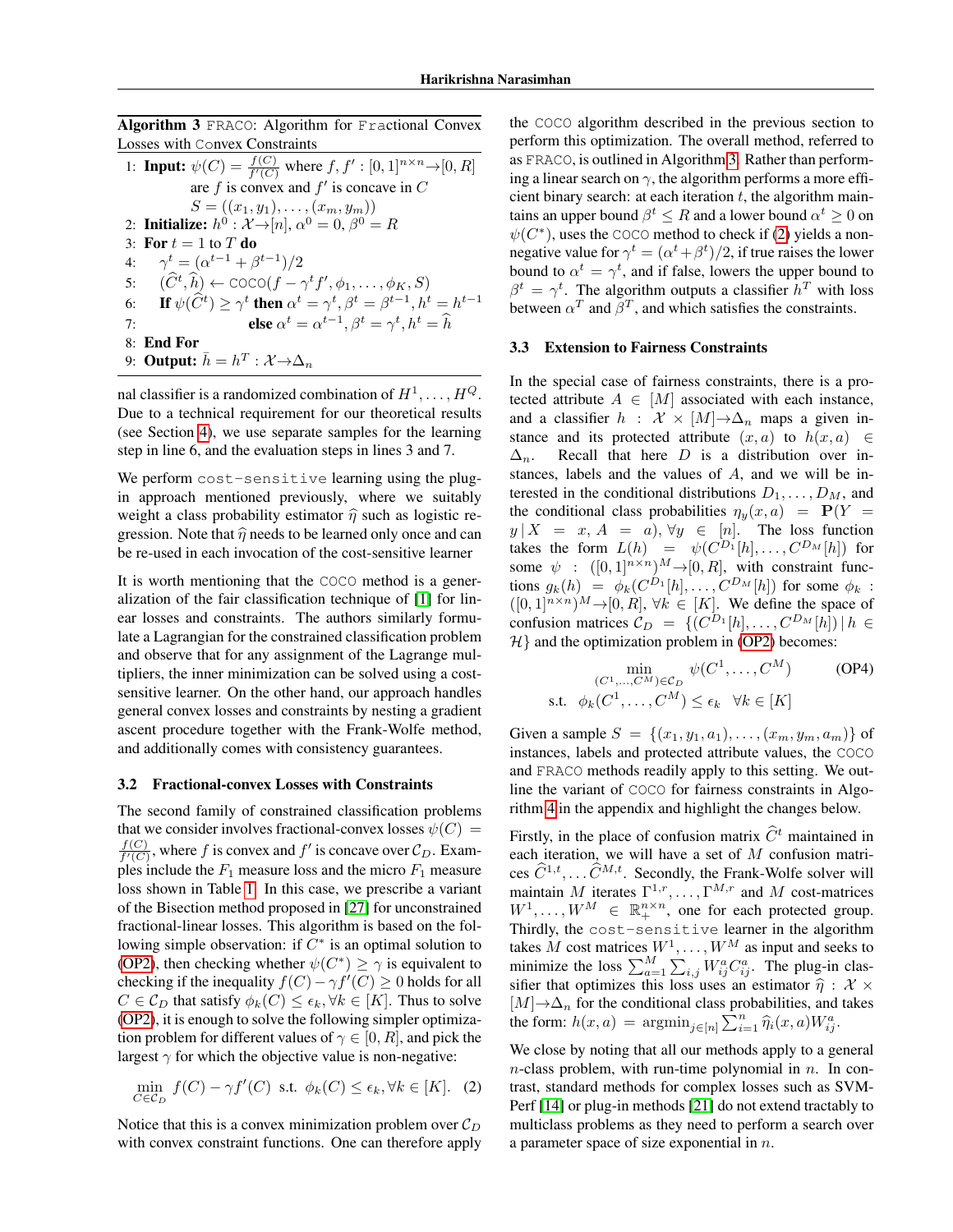# <span id="page-5-0"></span>4 CONSISTENCY GUARANTEES

We now provide regret bound guarantees for the algorithms developed in the previous section. We will assume [\(OP1\)](#page-1-0) is feasible and use  $h^*$  to denote an optimal solution to the problem. The proofs are provided in the appendix.

Convex Losses with Constraints. We first derive a regret bound for the COCO algorithm in terms of the regret of the inner Frank-Wolfe algorithm. Our result applies to settings where strong duality holds for [\(OP3\)](#page-3-1). Indeed, this is the case for all the constraint functions in Table [2](#page-2-1) (e.g. they satisfy Slater's conditions for strong duality [\[5\]](#page-8-28)). Let  $\lambda^* \in$  $\mathbb{R}^K_+$  be the optimal Lagrange multipliers for [\(OP3\)](#page-3-1). We also assume that  $\psi, \phi_1, \ldots, \phi_k : [0, 1]^{n \times n} \rightarrow [0, R]$  are G-Lipschitz w.r.t. the  $\ell_1$  norm.

<span id="page-5-3"></span>**Theorem 1** (Regret Bound for COCO). *For any*  $\delta \in (0, 1]$ , *let the following hold w.p.*  $\geq 1 - \delta$  *(over*  $S \sim D^m$ ): *for each iteration*  $t \in [T]$ *, the Frank-Wolfe algorithm satisfies*  $\mathcal{L}(\widehat{C}^t, \lambda^t) \leq \min_{C \in \mathcal{C}_D} \mathcal{L}(C, \lambda^t) + \theta(\delta, m)$ , and  $||C^D[\hat{h}^t] - \hat{C}^t||_1 \leq \xi(\delta, m)$ , where  $\theta, \xi : (0, 1] \times \mathbb{N} \rightarrow \mathbb{R}_+$ . Let parameter  $B$  be s.t.  $B \geq 2 \max_{k \in [K]} \lambda_k^*$ . Let  $\bar{h}$ :  $\mathcal{X} \rightarrow \Delta_n$  *be the classifier obtained after*  $T = \tau m$  *iterations, for some*  $\tau \in \mathbb{N}$ *. Then*  $w.p. \geq 1 - \delta$  *(over*  $S \sim D^m$ *):* 

$$
L(\bar{h}) \leq L(h^*) + \theta(\delta, m) + G\xi(\delta, m) + \widetilde{\mathcal{O}}\left(\frac{1}{\sqrt{m}}\right).
$$

*and* ∀ $k$  ∈  $[K]$ *,* 

$$
g_k(\bar{h}) \le \epsilon_k + \frac{2}{B}\theta(\delta, m) + G\xi(\delta, m) + \widetilde{\mathcal{O}}\left(\frac{1}{\sqrt{m}}\right).
$$

The regret of the Frank-Wolfe algorithm can be further bounded using a result from [\[27\]](#page-8-17).

<span id="page-5-4"></span>Theorem 2 (Regret Bound for Frank-Wolfe Algorithm [\[27\]](#page-8-17)). *Let*  $\psi, \phi_1, ..., \phi_K : [0, 1]^{n \times n} \to [0, R]$  *be*  $\beta$ *-smooth w.r.t. the*  $\ell_1$  *norm. Let*  $\hat{\eta}$  :  $X \rightarrow \Delta_n$  *be the conditional class probability model used to construct the plug-in classifier for the cost-sensitive learner in the Frank-Wolfe algorithm. For a given*  $\lambda \in [0, B]^K$ , let  $(\widehat{C}, \widehat{h})$  *be returned by the algorithm after*  $Q = \kappa m$  *iterations, for some*  $\kappa \in \mathbb{N}$ *. Then for any*  $\delta \in (0, 1]$ *, w.p.*  $\geq 1 - \delta$  *(over*  $S \sim D^m$ )

$$
\mathcal{L}(\widehat{C}, \lambda) - \min_{C \in C_D} \mathcal{L}(C, \lambda)
$$
\n
$$
\leq G \rho \mathbf{E}_X \left[ \left\| \widehat{\eta}(X) - \eta(X) \right\|_1 \right] + \frac{2\beta \rho}{\kappa m + 2} + \widetilde{\mathcal{O}}\left(\frac{n^3}{\sqrt{m}}\right)
$$
\nand 
$$
\|C^D[\widehat{h}] - \widehat{C}\|_1 \leq \widetilde{\mathcal{O}}\left(\frac{n^3}{\sqrt{m}}\right),
$$
\nwhere  $\rho = 4(1 + KB)$ .

This theorem requires the loss and constraint functions to be strongly smooth. If this is not true (e.g. with the G-mean or H-mean), we can apply the Frank-Wolfe algorithm to a suitable smooth approximation to the loss/constraint func-tions and derive a similar guarantee; see [\[27\]](#page-8-17) for details.<sup>[1](#page-5-1)</sup>

The above bound depends on the quality of the class probability estimates  $\hat{\eta}$  used by the plug-in classifier, as captured by the term  $\mathbf{E}_X[\|\hat{\eta}(X) - \eta(X)\|_1]^2$  $\mathbf{E}_X[\|\hat{\eta}(X) - \eta(X)\|_1]^2$  Combining<br>Theorems 1 and 2, we get that as sample size m, \co Theorems [1](#page-5-3) and [2,](#page-5-4) we get that as sample size  $m \rightarrow \infty$ , both  $\epsilon(\delta, m) \rightarrow 0$  and  $\xi(\delta, m) \rightarrow 0$ . Suppose in addition, the class probability estimation algorithm we use is such that  $\mathbf{E}_X[\|\hat{\eta}(X) - \eta(X)\|_1] \to 0$  as  $m \to \infty$ , i.e. the estimation error goes to zero with increasing sample size. $3$  Then when  $m \rightarrow \infty$ , COCO converges to the optimal loss and to zero constraint violation, and is *statistically consistent*.

Recall that in the Frank-Wolfe algorithm, we use separate samples for the cost-sensitive learning (line 6), and for estimating the confusion matrix of the learned classifier (line 7). This is a technical requirement for proving Theorem [2](#page-5-4) that ensures that the samples used for the training and evaluation steps within the algorithm are independent and identically distributed.[4](#page-5-6)

As another technical requirement, the projection parameter B in the Frank-Wolfe algorithm needs to be set to a value  $\geq 2 \max_{k \in [K]} \lambda_k^*$ . This is required to ensure convergence of the outer gradient ascent solver. In our experiments, we find it sufficient to set  $B$  to a large value.

Fractional-convex Losses with Constraints. We bound the regret for the FRACO in terms of the regret for the COCO algorithm, invoked in each iteration. Assume  $f, f', \phi_1, \ldots, \phi_k$  are *G*-Lipschitz w.r.t. the  $\ell_1$  norm.

**Theorem 3** (Regret Bound for FRACO). Let  $f'(C) \geq$  $b, \forall C \in \mathcal{C}_D,$  for  $b > 0$ *. Let for any*  $\delta \in (0, 1]$ *, w.p.*  $\geq 1 - \delta$ *, in each iteration t, COCO satisfies:*  $f(\widehat{C}^t) - \gamma^t f'(\widehat{C}^t) \leq$  $\min_{C \in \mathcal{C}_D} f(C) - \gamma^t f'(C) + \theta(\delta, m)$ *, with each*  $\phi_k(\widehat{C}_{\frac{1}{\epsilon}}^t) \leq$  $\epsilon_k + \theta'(\delta, m)$ *, and*  $||C^D[\hat{h}] - \hat{C}^t||_1 \leq \xi(\delta, m)$ *. Let*  $\bar{h}$  *be the classifier returned after*  $T = \tau m$  *iterations, for some*  $\tau \in \mathbb{N}$ *. Then*  $\forall \delta \in (0,1]$ *, w.p.*  $\geq 1 - \delta$  *(over*  $S \sim D^m$ )

$$
L(\bar{h}) \le L(h^*) + \frac{1}{b}\theta(\delta, m) + \frac{(R+1)G}{b}\xi(\delta, m) + 2^{-\tau m}R
$$
  
and  $g_k(\bar{h}) \le \epsilon_k + \theta'(\delta, m), \forall k \in [K].$ 

One can verify that the conditions required in the above result are satisfied by both the  $F_1$ -measure and the micro  $F_1$  loss functions. Clearly, as long as the COCO routine is statistically consistent, i.e.  $\theta(\delta, m) \rightarrow 0$ ,  $\theta'(\delta, m) \rightarrow 0$  and  $\xi(\delta, m) \to 0$  as  $m \to \infty$ , so is the FRACO algorithm.

<span id="page-5-1"></span><sup>1</sup>The KLD error can be unbounded when  $\sum_j C_{ji} = 0$  for any  $i \in [n]$ . For our theorems to hold, we can work with a smoothed variant, e.g.  $\sum_i \pi_i \log \left( \frac{\pi_i}{\sum_j C_{ji} + \nu} \right)$ , for a small  $\nu > 0$ .

<span id="page-5-2"></span> $2$ For example, this estimation error can be high when the conditional class probabilities are not well-calibrated.

<span id="page-5-5"></span><sup>3</sup>This includes algorithms that minimize a strictly proper composite loss (e.g. logistic) over a sufficiently rich function class [\[31\]](#page-8-29)

<span id="page-5-6"></span><sup>4</sup>In our experiments, to make the best use of the available data, we use the same sample in both steps.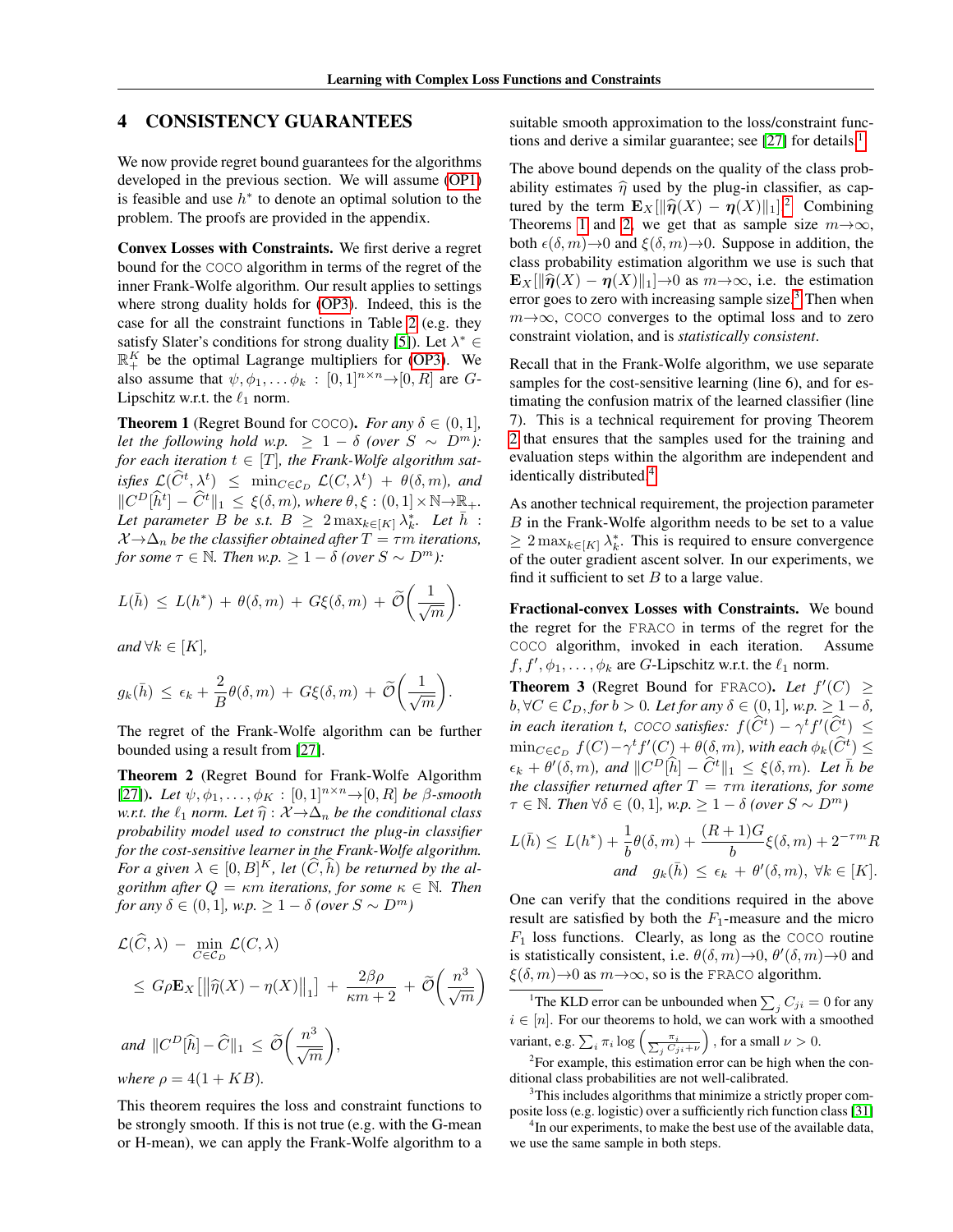| <b>Dataset</b> |  |            | # instances |  | # features  |   | # classes | p.attr      |
|----------------|--|------------|-------------|--|-------------|---|-----------|-------------|
| adult          |  | 32561      |             |  | 106         |   | 2         | gender      |
| compas         |  | 4020       |             |  | 20          |   | 2         | race        |
| crimes         |  | 1993       |             |  | 198         |   | 2         | race        |
| default        |  |            | 30000       |  | 24          | 2 |           | gender      |
| pageblocks     |  |            | 5473        |  | 10          | 5 |           |             |
| abalone        |  |            | 4177        |  | 10          |   | 12        |             |
|                |  |            |             |  |             |   |           |             |
| Dataset        |  | $\epsilon$ | COCO        |  | FW-unc      |   |           | LogReg      |
| adult          |  | 0.25       | 0.23(0.244) |  | 0.18(0.345) |   |           | 0.27(0.196) |
| compas         |  | 0.25       | 0.38(0.242) |  | 0.31(0.385) |   |           | 0.67(0.069) |
| crimes         |  | 0.25       | 0.27(0.250) |  | 0.16(0.397) |   |           | 0.18(0.331) |
| default        |  | 0.25       | 0.40(0.242) |  | 0.34(0.405) |   |           | 0.61(0.075) |

<span id="page-6-1"></span>Table 3: Datasets used in experiments.

<span id="page-6-4"></span>Table 4: Minimizing H-mean loss s.t. coverage  $\leq \epsilon$ . The test H-mean loss is shown for each method and the proportion of positive predictions is provided in parenthesis. A constant classifier would receive a H-mean loss of 1.

Consistency under Fairness Constraints. The above guarantees easily extend to constraints for fairness. Below, we present a regret bound result for the COCO algorithm with fairness constraints. Let  $h^*$ :  $\mathcal{X} \times [M] \rightarrow [n]$ denote the optimal solution to [\(OP4\)](#page-4-1), and  $\lambda^* \in \mathbb{R}_+^K$  denote optimal Lagrange multipliers. Assume that  $\psi, \phi_1, \dots \phi_k$ :  $([0, 1]^{n \times n})^M \rightarrow [0, R]$  are G-Lipschitz w.r.t. the  $\ell_1$  norm.

<span id="page-6-0"></span>Theorem 4 (Regret Bound for COCO with fairness constraints). For any  $\delta \in (0,1]$ , let the following hold  $w.p. \geq 1 - \delta$ *:* in each iteration  $t \in [T]$ , the *Frank-Wolfe algorithm satisfies:*  $\mathcal{L}(C^{1,t}, \ldots, C^{M,t}, \lambda^t) \leq$  $\min_{(C^1,...,C^M) \in \mathcal{C}_D} \mathcal{L}(C^1,...,C^M,\lambda^t) + \theta(\delta,m)$ , with  $\|C^{D_a}[\hat{h}^t] - \hat{C}^{a,t}\|_1 \leq \xi(\delta, m), \forall a \in [M].$  Let  $B \geq$  $2\max_{k\in[K]}\lambda_k^*$ . Let  $\bar h:\mathcal X\times [M]{\rightarrow}\Delta_n$  be the classifier re*turned by the algorithm after*  $T = \tau m$  *iterations, for some*  $\tau \in \mathbb{N}$ *. Then* w.p.  $\geq 1 - \delta$  (over  $S \sim D^m$ )

$$
L(\bar{h}) \leq L(h^*) + \theta(\delta, m) + GM\xi(\delta, m) + \widetilde{\mathcal{O}}\left(\frac{1}{\sqrt{m}}\right).
$$

*and*  $\forall k \in [K]$ *,* 

$$
g_k(\bar{h}) \le \epsilon_k + \frac{2}{B}\theta(\delta, m) + GM\xi(\delta, m) + \widetilde{\mathcal{O}}\left(\frac{1}{\sqrt{m}}\right).
$$

We show in Appendix A.3 that under the smoothness conditions in Theorem [2,](#page-5-4)  $\epsilon(\delta, m) \rightarrow 0$  and  $\xi(\delta, m) \rightarrow 0$  as  $m\rightarrow\infty$ . This together with Theorem [4](#page-6-0) implies that the COCO algorithm is consistent under fairness constraints. To the best of our knowledge, this the first work to study the statistical consistency of algorithms for fair classification.

# 5 EXPERIMENTS

We ran experiments on four benchmark datasets for fair classification: (i) adult: the task is to predict if a person's income is greater than \$50K/yr, with gender as the protected attribute [\[9\]](#page-8-30); (ii) compas: the task is to predict whether a convicted person would commit a crime in the



<span id="page-6-5"></span>Figure 1: Plot of H-mean and coverage values achieved by COCO for different  $\epsilon$  (left) and plot of coverage as a function of  $\epsilon$  (right), for the *crimes* dataset.

next two years, with race as the protected attribute [\[2\]](#page-8-31); (iii) crimes: the task is to predict if the crime rate in a given region in the US is above the average, with the majority race as the protected attribute [\[9\]](#page-8-30); (iv) default: the task is to predict if a credit card user would default on a payment, with gender as the protected attribute [\[9\]](#page-8-30). We also included two multiclass UCI datasets [\[9\]](#page-8-30) (see Table [3\)](#page-6-1).

We used 2/3-rd of the data for training and 1/3-rd for testing, averaging the results over 5 random train-test splits. The cost-sensitive learner in the Frank-Wolfe algorithm was implemented using the plug-in approach. We used linear logistic regression to estimate  $\hat{\eta}$ , with the protected at-tribute included as one of the features.<sup>[5](#page-6-2),[6](#page-6-3)</sup>

#### Convex Losses with Constraints

*Coverage.* We begin with the H-mean loss subject to a coverage constraint (the proportion of positive predictions be within a given  $\epsilon$ ). For comparison, we included the Frank-Wolfe method (FW-unc) [\[27\]](#page-8-17) for optimizing H-mean without constraints, and plain (unweighted) logistic regression that optimizes the 0-1 error. The results for the four binary datasets are summarized in Table [4,](#page-6-4) with the coverage values provided in parenthesis. The average run-time of COCO across train-test splits varied from 20 to 200 secs (e.g. 19.1 sec on the crimes data and 202.2 secs on the adult data).

COCO yields very small constraint violations, with significantly lower losses than LogReg. As expected, the unconstrained FW method yields the lowest loss, but incurs large constraint violations. This is further confirmed by the left side plots in Figure [1,](#page-6-5) which show loss and coverage values for different values of  $\epsilon$ . Smaller values of  $\epsilon$  lead to larger losses. On the right side, we have plots of coverage as a function of  $\epsilon$ . Clearly, the proposed method closely satisfies the coverage constraint.

*Fairness*. We next considered the task of fair classification. Given that the datasets considered have imbalanced classes, Q-mean could be a loss function of interest here. We op-

<span id="page-6-2"></span> $5<sub>COCO</sub>$  was run for 100 iterations and the inner FW algorithm was run for 10 iterations, resulting in a total of 1000 plug-in classifiers in the final model. FRACO was run till  $|\alpha^t - \beta^t| \le 0.01$ . The parameter  $\eta_0$  in COCO was chosen from  $\{10^{-2}, \ldots, 10^3\}$  to minimize max<sub>k</sub>  $|g_k(\bar{h}) - \epsilon_k|$  on the training set.

<span id="page-6-3"></span> $^{6}$ Code for the algorithms is available at [https://github.](https://github.com/hnarasimhan/constrained-classification) [com/hnarasimhan/constrained-classification](https://github.com/hnarasimhan/constrained-classification)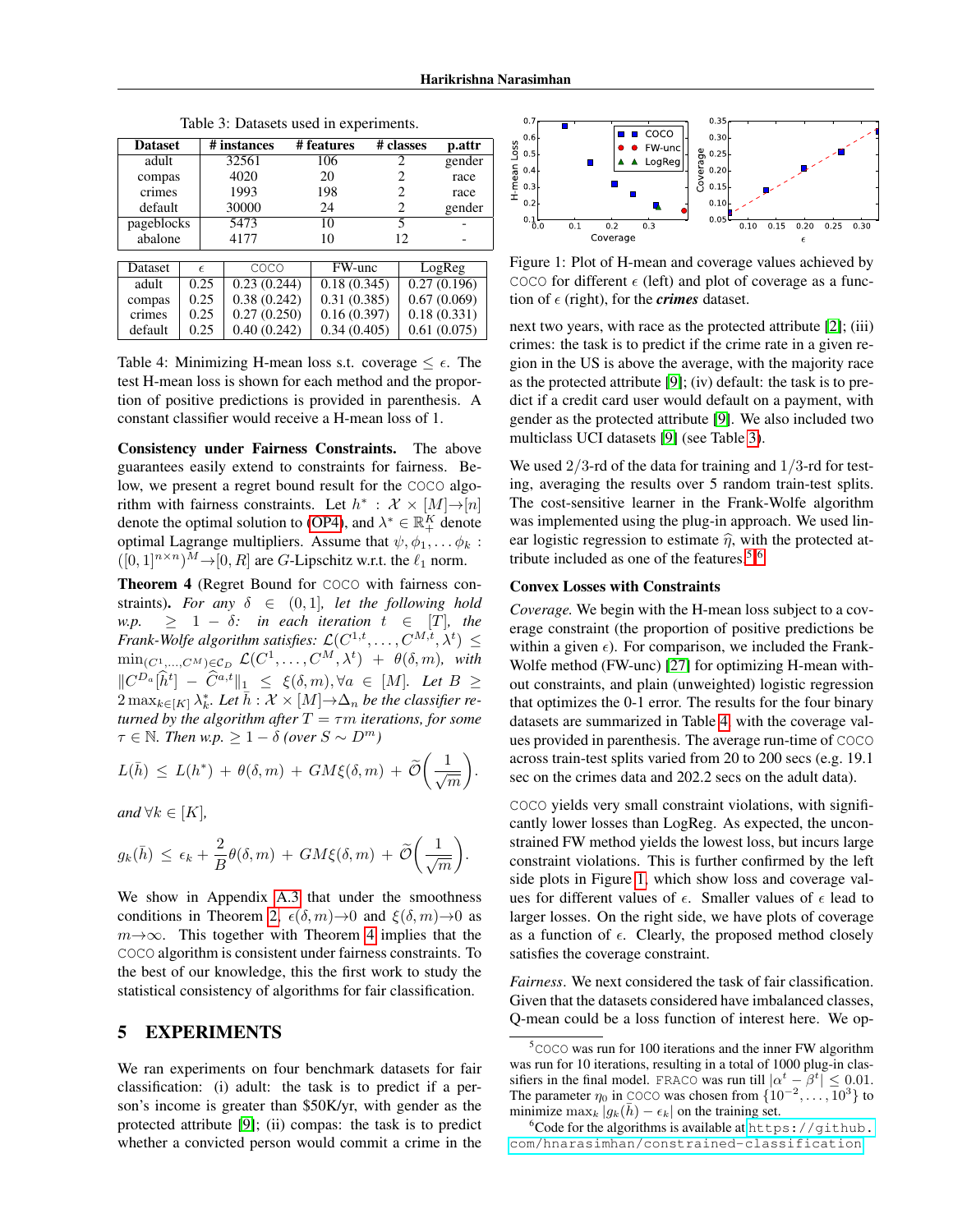| Dataset |      | COCO        | FW-unc      | Lin-con     |
|---------|------|-------------|-------------|-------------|
| adult   | 0.05 | 0.33(0.035) | 0.19(0.152) | 0.39(0.027) |
| compas  | 0.20 | 0.41(0.206) | 0.33(0.279) | 0.57(0.107) |
| crimes  | 0.20 | 0.32(0.197) | 0.16(0.436) | 0.52(0.190) |
| default | 0.05 | 0.37(0.032) | 0.35(0.060) | 0.54(0.015) |

<span id="page-7-0"></span>Table 5: Optimizing Q-mean s.t. Demographic Parity  $\leq \epsilon$ . The Q-mean loss and DP values (in parenthesis) are reported. A constant classifier would receive a loss of 0.71.



<span id="page-7-1"></span>Figure 2: Optimizing Q-mean s.t. Demographic Parity  $\leq \epsilon$ .

timized the Q-mean loss subject to the demographic parity (DP) being within a given  $\epsilon$ . In this case, we additionally compare with a classifier that optimizes (linear) classification loss subject to the DP constraint (Lin-con). This baseline is a representative of the kind of formulations adopted by existing fair classification algorithms (e.g. [\[1\]](#page-8-11)).

Our results are shown in Table [5](#page-7-0) and Figure [2.](#page-7-1) COCO often yields significantly lower loss than Lin-con. While Lincon satisfies the constraints, it tapers at a certain value of  $\epsilon$ and is unable to improve on the Q-mean even when higher constraint violations are allowed. This shows the benefit of directly optimizing the Q-mean instead of the 0-1 error.

*Quantification.* We also considered a multiclass quantification task. The goal was to minimize the Q-mean loss subject to the normalized absolute error (NAE), being within a given  $\epsilon$ . NAE measures a classifier's ability to predict the prevalence of each class accurately. As seen in Figure [3,](#page-7-2) COCO incurs small constraint violations, and yields Qmean values between that of FW-unc and LogReg.

#### Fractional-convex Losses with Constraints

Continuing with quantification tasks, we now seek to optimize the  $F_1$  measure loss subject to the KLD error being within  $\epsilon$ . The loss is fractional-convex, while the constraint function is convex. We compared the FRACO method with the Bisection based algorithm (BS-unc) in [\[27\]](#page-8-17) for uncon-

| Dataset |       | FRACO       | BS-unc      | LogReg      |
|---------|-------|-------------|-------------|-------------|
| adult   | 0.001 | 0.31(0.001) | 0.31(0.003) | 0.34(0.007) |
| compas  | 0.001 | 0.64(0.003) | 0.51(0.020) | 0.70(0.105) |
| crimes  | 0.001 | 0.21(0.001) | 0.21(0.002) | 0.22(0.002) |
| default | 0.001 | 0.49(0.001) | 0.50(0.005) | 0.64(0.107) |

<span id="page-7-3"></span>Table 6: Optimizing F-measure loss s.t. KLD error  $\leq \epsilon$ .



<span id="page-7-2"></span>Figure 3: Optimizing (multiclass) Q-mean loss s.t. NAE  $\leq \epsilon$ , for the *pageblocks* dataset.



<span id="page-7-4"></span>Figure 4: Optimizing (multiclass) micro  $F_1$  loss s.t. coverage of all classes except 1 is within  $\epsilon$ , for **abalone**.

strained optimization of the  $F_1$  measure, and plain logistic regression. As seen in Table [6,](#page-7-3) FRACO satisfies the constraint for all datasets except compas, where there is a mild violation. In terms of the loss, FRACO often performs comparable to BS-unc, and better than LogReg.

Our final experiment was on the multiclass micro  $F_1$  loss. The version presented in Table [1](#page-2-0) treats class 1 as a default class (e.g. the non-relevant class in a retrieval task), and evaluates performance relative to this class. We constrained the proportion of all classes other than class 1 to be within a desired coverage value  $\epsilon$ . The results shown in Figure [4](#page-7-4) once again confirm the effectiveness of our method.

# 6 CONCLUSION

We have developed algorithms for optimizing complex loss functions under complex constraints, and demonstrated their utility on a variety of problems. In the future, it would be interesting to explore ways to reduce the number of base classifiers needed to construct the final classifier in our algorithms, and to scale our approach to large settings.

Acknowledgments. HN thanks Harish G. Ramaswamy for helpful discussions, and Sanjay Chawla, Purushottam Kar and Fabrizio Sebastiani for introducing him to the quantification problem. HN also thanks the Institute for Applied Computational Science, Harvard University for funding his travel to the conference.